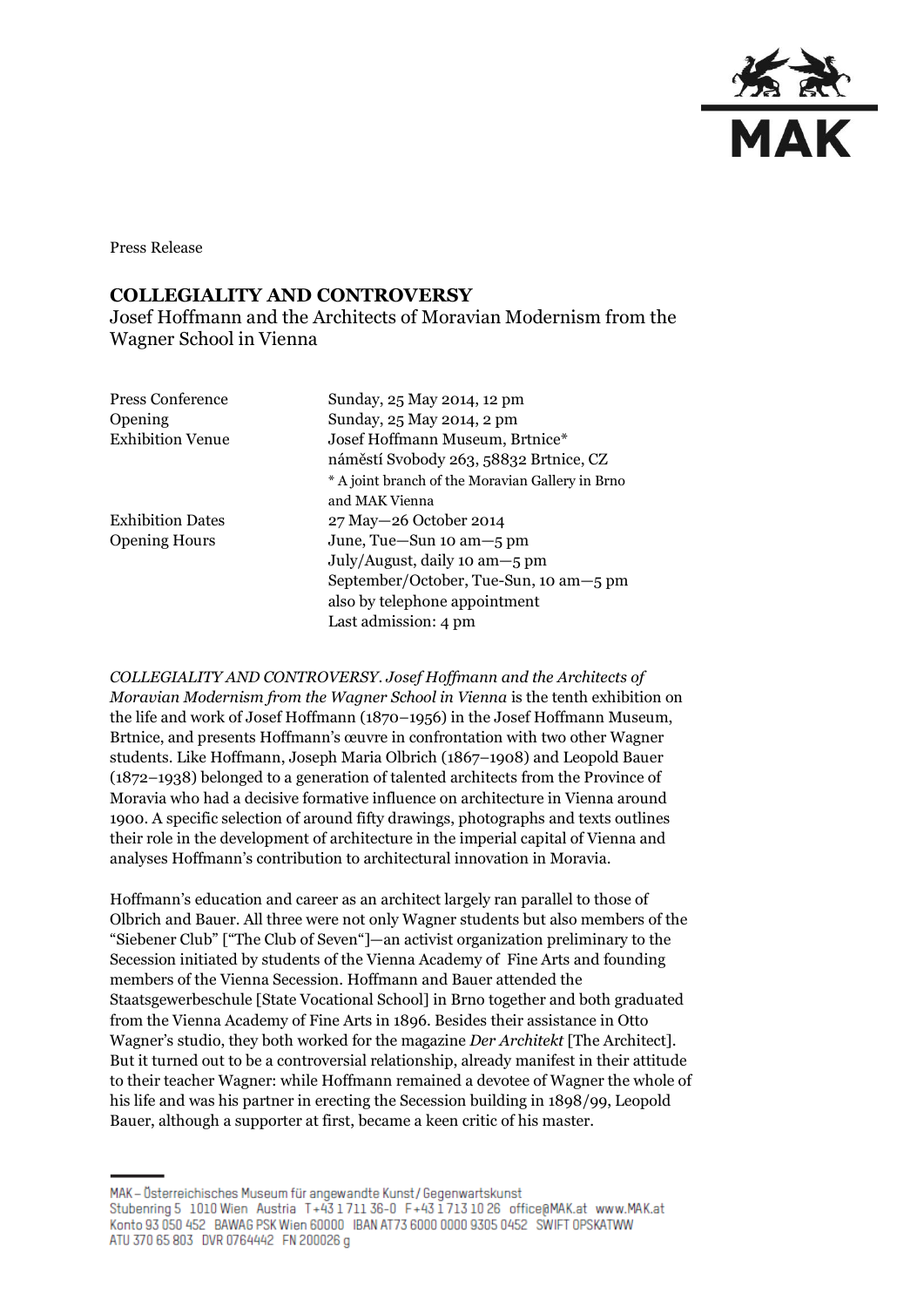

Bauer's step to independence after working in Wagner's studio for two years marked the break with his teacher and paved the way towards an autonomous stylistic development: his line, originally modernistic in tendency, gave way to a "new Classicism". In direct contact with Hoffmann's work, Bauer went on to add another storey to the Westend Sanatorium in Purkersdorf (1925/26)—against Hoffmann's will—and to build the villa for the clinic director (1907/08).

Olbrich, highly esteemed by Wagner and intended as his successor, retreated from the contest and went to Germany. Hoffmann took over Olbrich's commission for the villa colony on Hohe Warte in Vienna when the latter was called to Darmstadt by Grand Duke Ernst Ludwig of Hesse (GER) to co-found and set up the Mathildenhöhe Artists' Colony. Here he worked on putting the ideas of the *Gesamtkunstwerk*—the synaesthetic, integrated work of art—into practice and moved on from the initial, curvilinear forms to focusing on the tectonics of material.

All three Wagner students concentrated on an approach which envisaged the overall design of buildings and interior spaces, and they consequently worked on designing interiors, furniture, and objects.

The exhibits in the exhibition *COLLEGIALITY AND CONTROVERSY. Josef Hoffmann and the Architects of Moravian Modernism from the Wagner School in Vienna* are seamlessly integrated both spatially and thematically into the permanent exhibition *JOSEF HOFFMANN: Inspirations*, which has been on show since 2009, with objects and designs tracing Hoffmann's artistic inspirations in his birthplace Brtnice.

## **Josef Hoffmann Museum, Brtnice**

In 1907, Josef Hoffmann remodeled the Baroque house where he was born according to the design concepts of the Wiener Werkstätte. The MAK made its debut in Brtnice already in 1992 with the exhibition *The Baroque Hoffmann*. The house has been run jointly since 2006 by the MAK and the Moravian Gallery in Brno as the Josef Hoffmann Museum. This cooperation has produced the following exhibitions: *JOSEF HOFFMANN. An Endless Process* (2005), *JOSEF HOFFMANN – CARLO SCARPA: On the Sublime in Architecture* (2006), *JOSEF HOFFMANN – ADOLF LOOS: Ornament and Tradition* (2007), *JOSEF HOFFMANN – DONALD JUDD: Hypothesis* (2008), the permanent exhibition *JOSEF HOFFMANN: Inspirations* (2009), *REWRITING THE SPACE: Dorit Margreiter/Josef Hoffmann* (2010), *JOSEF HOFFMANN – OSWALD OBERHUBER: Total Design and Drafts* (2011), *JOSEF HOFFMANN/STANISLAV KOLÍBAL: Plane – Line – Space* (2012) and finally *JOSEF HOFFMANN – FRIEDRICH KIESLER: Contemporary Art Applied* (2013).

Press documentation and press photos relating the exhibition are available for download at MAK.at/press.